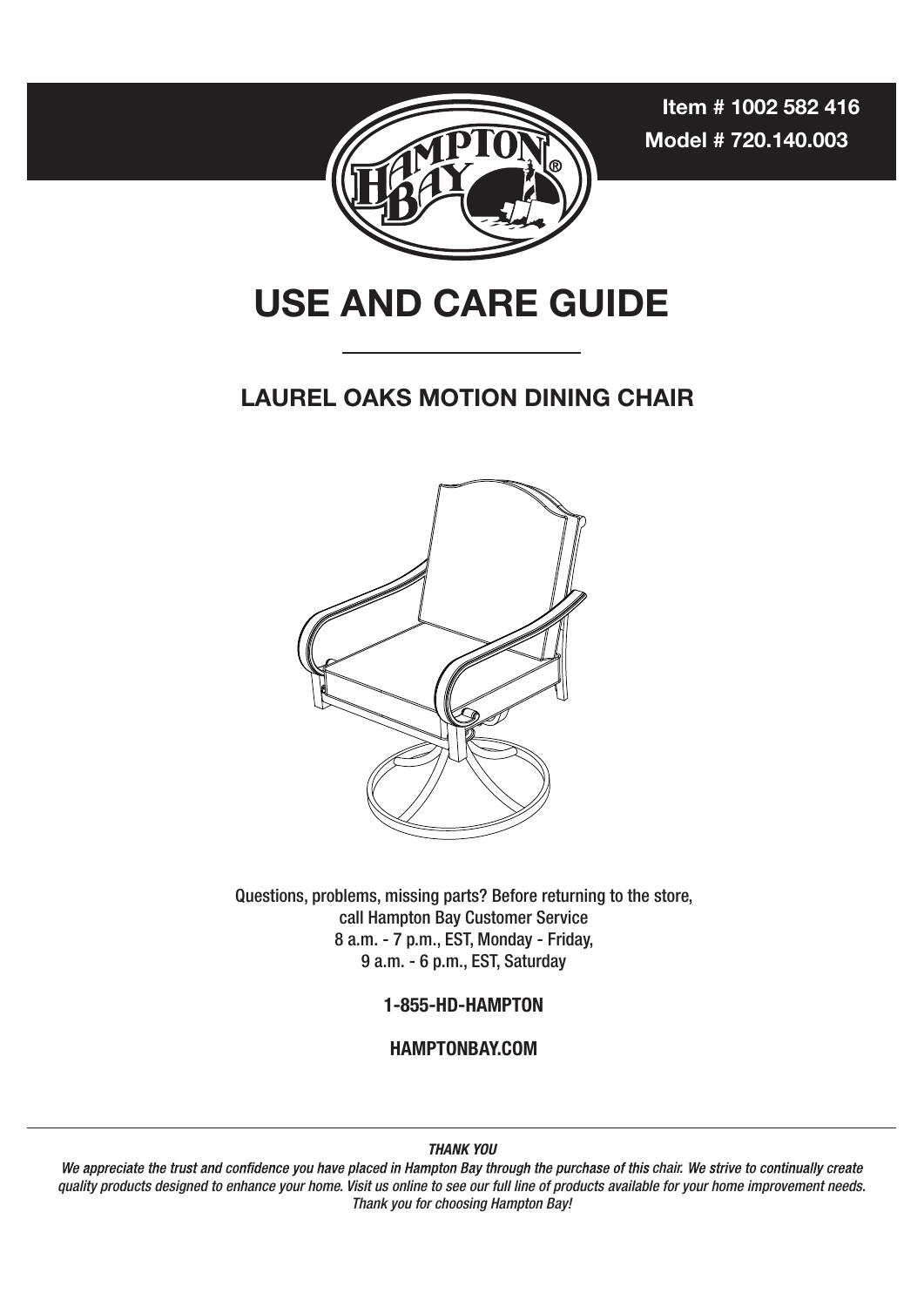## **Table of Contents**

## **Safety Information**



**CAUTION:** Read all of the instructions in this manual before you begin assembly. Failure to do so may result in faulty assembly and potential injury!

## **Warranty**

#### **2 YEAR WARRANTY**

#### **WHAT IS COVERED**

We warrant the product to be free of manufacturing defects to the original purchaser for two years.

#### **WHAT IS NOT COVERED**

It remains the customer's responsibility for freight and packaging charges to and from our service center. This warranty does not cover commercial use, hardware, acts of nature, freezing, or abusive use. In addition, purchased parts are not covered under this warranty. We reserve the right to make substitutions with similar merchandise, if the model in question is no longer in production. Contact Customer Care at 1-855-HD-HAMPTON or visit www.hamptonbay.com.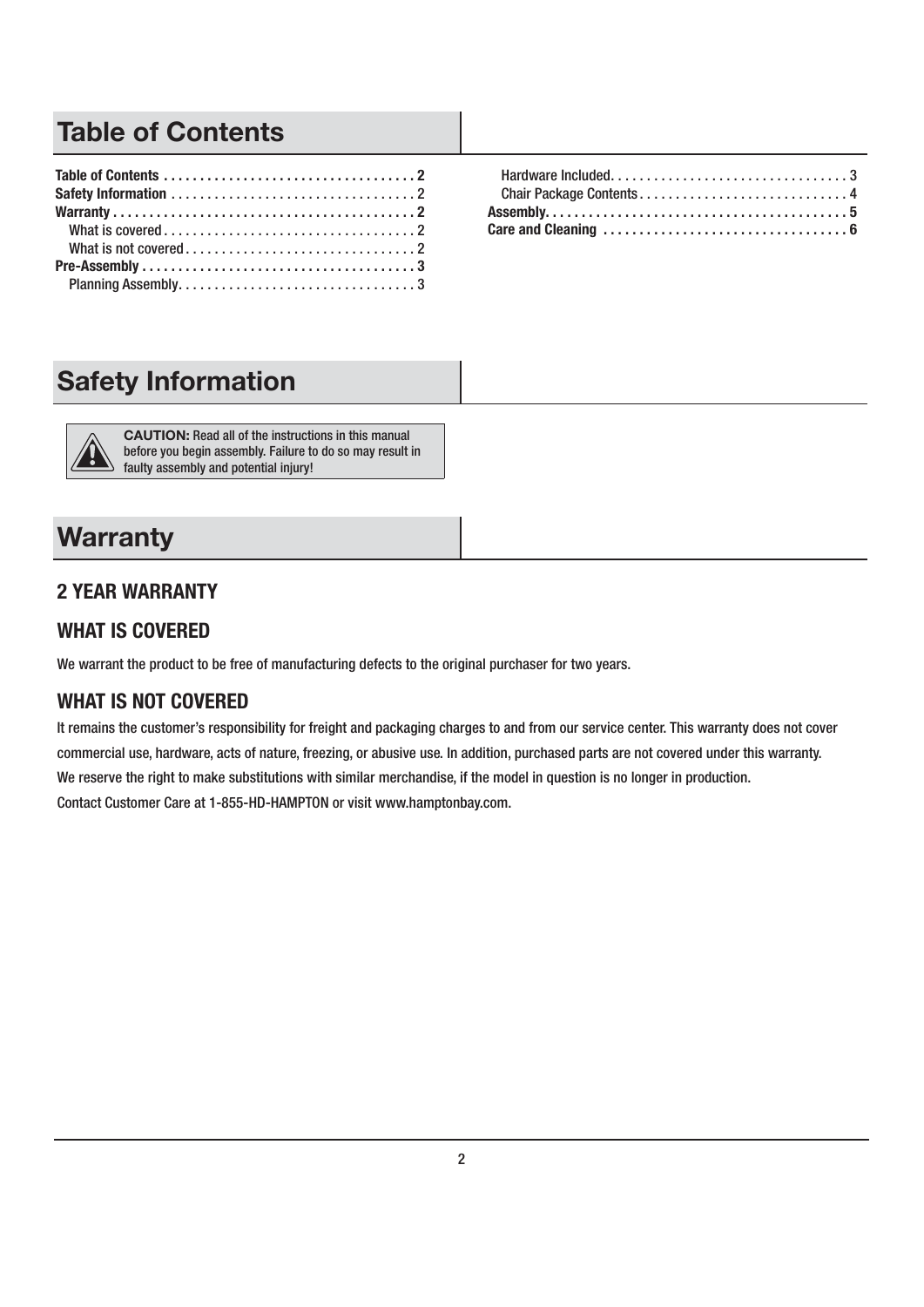## **Pre-Assembly**

#### **PLANNING ASSEMBLY**

Please read this entire instruction manual prior to assembly.

Identify all parts packed in the carton against the parts list. Remove all protective materials and place the parts on a non-abrasive surface to avoid scratching.



**NOTE:** More than one person may be required to assemble this product.

#### **HARDWARE INCLUDED**



**NOTE:** Hardware not shown to actual size.



| rart      | Description          | uuanutv        |
|-----------|----------------------|----------------|
| ΑА        | M8x40 Bolt           | 4              |
| <b>BB</b> | M6x20 Bolt           | 10             |
| CC.       | Washer for M8 bolt   | 4              |
| DD        | Washer for M6 bolt   | 10             |
| EE.       | Spring washer        | 4              |
| FF.       | Nut                  | 4              |
| GG        | Bolt cap for nut     | 8              |
| HH        | Bolt cap for bolt AA | 8              |
| Ш         | Bolt cap for bolt BB | 10             |
| JJ        | <b>Hex wrench</b>    | $\overline{2}$ |
| KK        | Metal plate          | $\overline{2}$ |
| LL        | Allen driver         |                |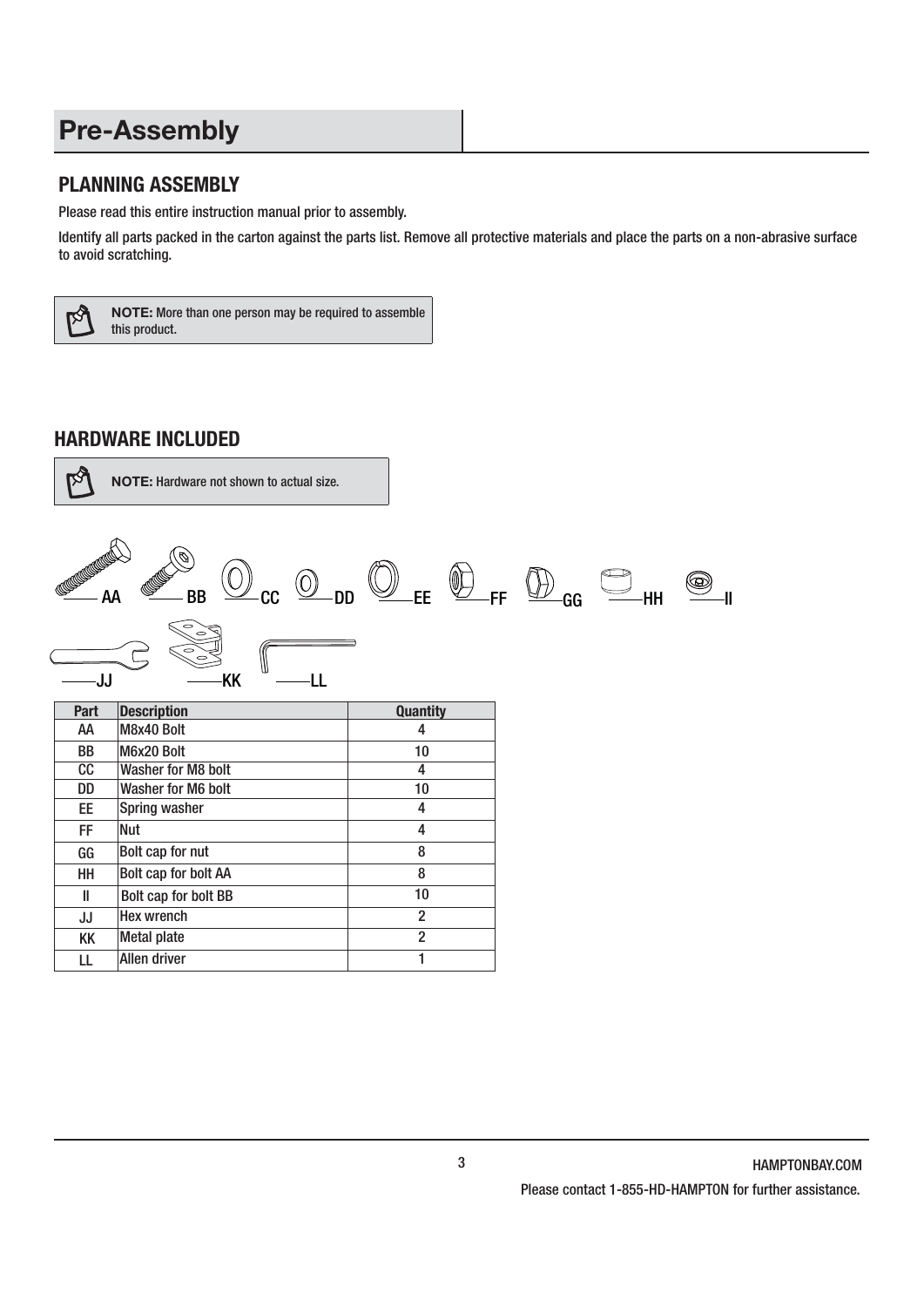# **Pre-Assembly**

#### **CHAIR PACKAGE CONTENTS**

**IMPORTANT:** Do not fully tighten bolts/screws until all pieces are loosely assembled.



| <b>Part</b> | <b>Description</b>  | <b>Quantity</b> |
|-------------|---------------------|-----------------|
| А           | <b>Chair back</b>   |                 |
| B           | <b>Right arm</b>    |                 |
| C           | Left arm            |                 |
| D           | <b>Chair seat</b>   |                 |
| E           | T-rock              |                 |
| F           | <b>Chair base</b>   |                 |
| G           | Seat cushion        |                 |
| н           | <b>Back cushion</b> |                 |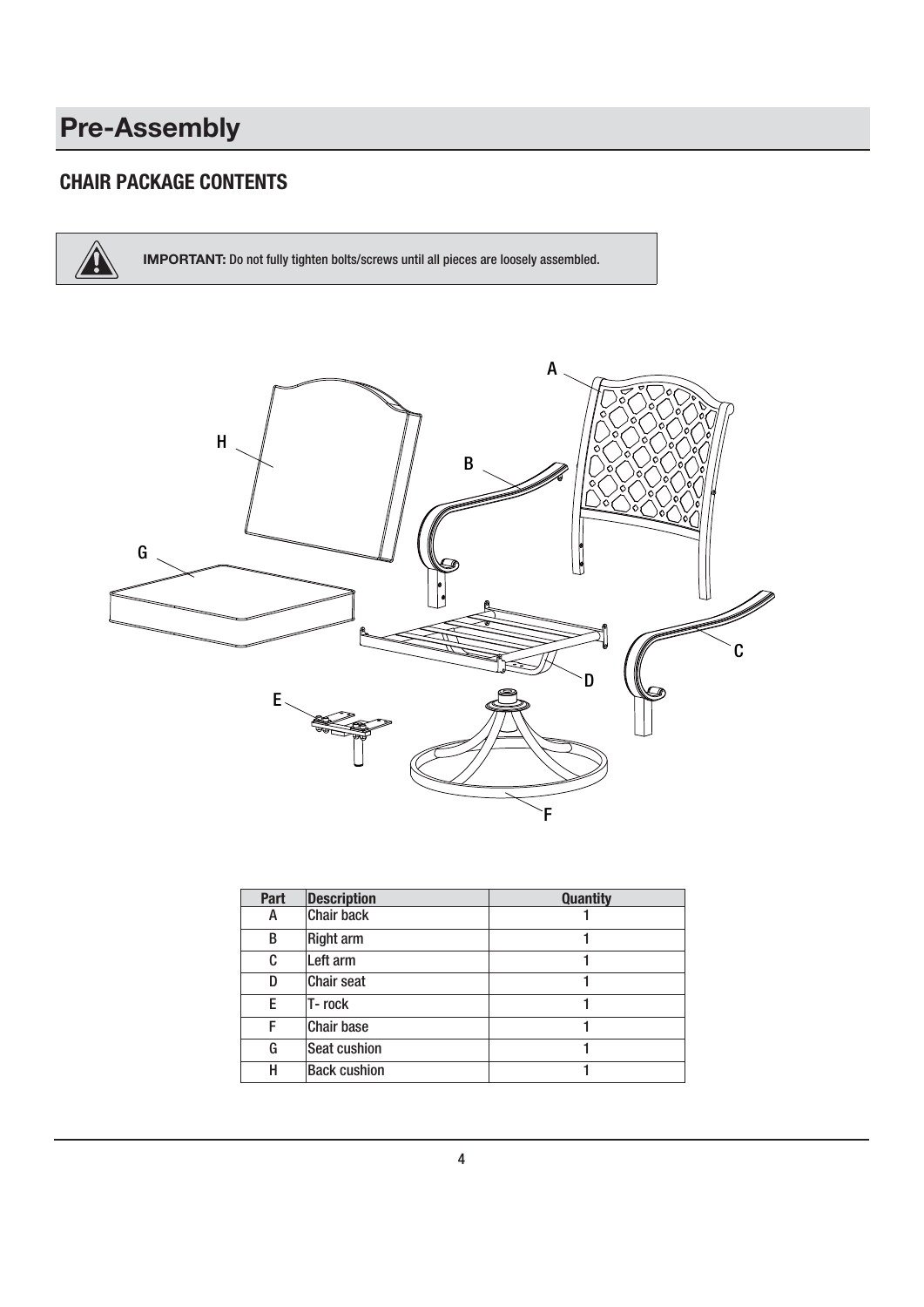## **Assembly**

**Age** 

### **1** Attach the T-rock to the seat

 $\Box$  Attach the T-rock (E) to the chair seat (D) using M8 bolts (AA), metal plate (KK), washers (CC and EE), and nuts (FF).

**NOTE:** Please ensure all the bolts are assembled correctly and use the hex wrench (JJ) to tighten. Do not fully tighten bolts/screws until all pieces are loosely assembled. Add the corresponding plastic caps (GG and HH) after final assembly is finihsed.



## 2 Attach the seat to the chair base

 $\Box$  Attach the seat (D) to the chair base (F).



## **3** Attach the chair back to the chair seat

 $\Box$  Attach the chair back (A) to the chair seat (D) using M6 bolts (BB) and washers (DD).

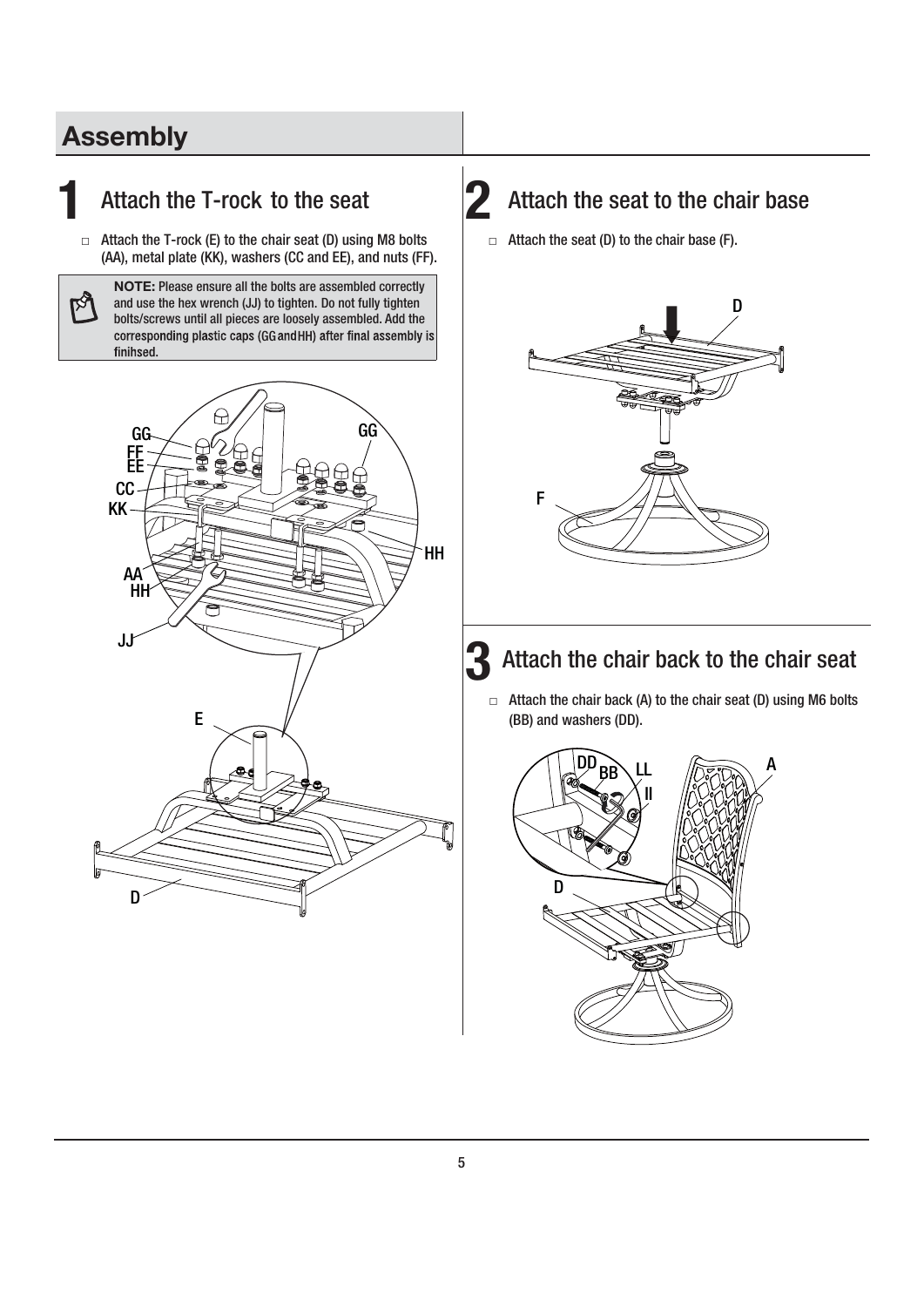## **Assembly**

M

#### **4** Attach the right arm to the chair seat and back

 $\Box$  Attach the right arm (B) to the chair seat (D) and chairt back (A) using M6 bolts (BB) and washers (DD).

**NOTE:** Please ensure all the bolts are assembled correctly and use the hex wrench (LL) to tighten. Do not fully tighten bolts/screws until all pieces are loosely assembled. Add the corresponding plastic caps (II) after final assembly is finihsed.



#### **5**  Attach the left arm to the chair seat and back

 $\Box$  Attach the right arm (B) to the chair seat (D) and chairt back DD (A) using M6 bolts (BB) and washers (DD).



## **6** Add cushions

 $\Box$  Add seat cushion (G) and back cushion (H).

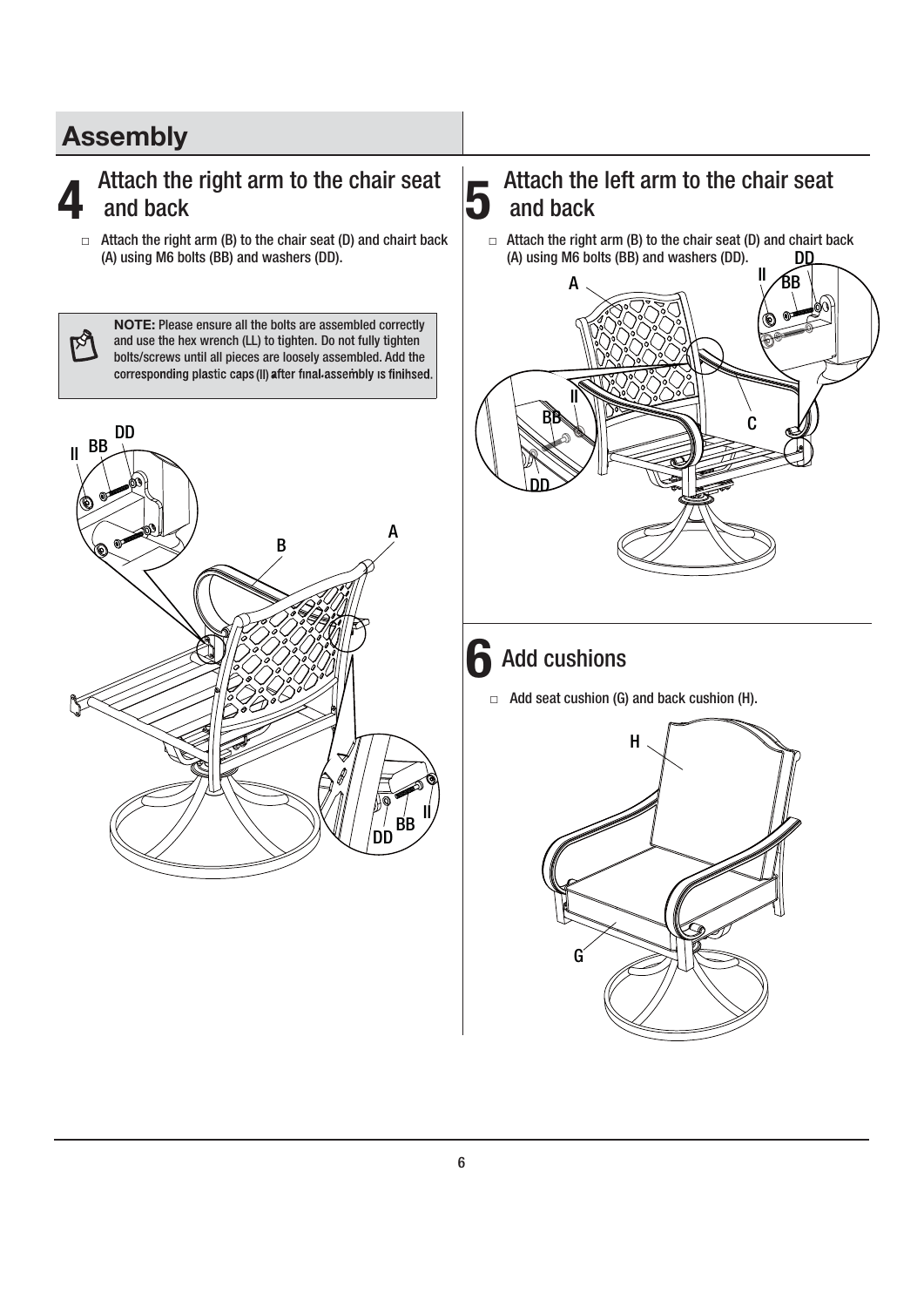# **Care and Cleaning**

- $\Box$  Do not allow water to build up in the frames. This will cause corrosion and possible freezing damage in cold climates.
- □ Use a mild soap and water for normal cleaning. Do not use janitorial or alcohol based cleaners. Some cleaners may be marked as natural, but some ingredients may cause discoloration or have an adverse reaction to your finish.
- $\Box$  Rinse with clean water and dry with a soft, absorbent cloth towel.
- $\Box$  Treat the frames with a liquid wax for maximum protection against UV rays and/or salty, damp air.